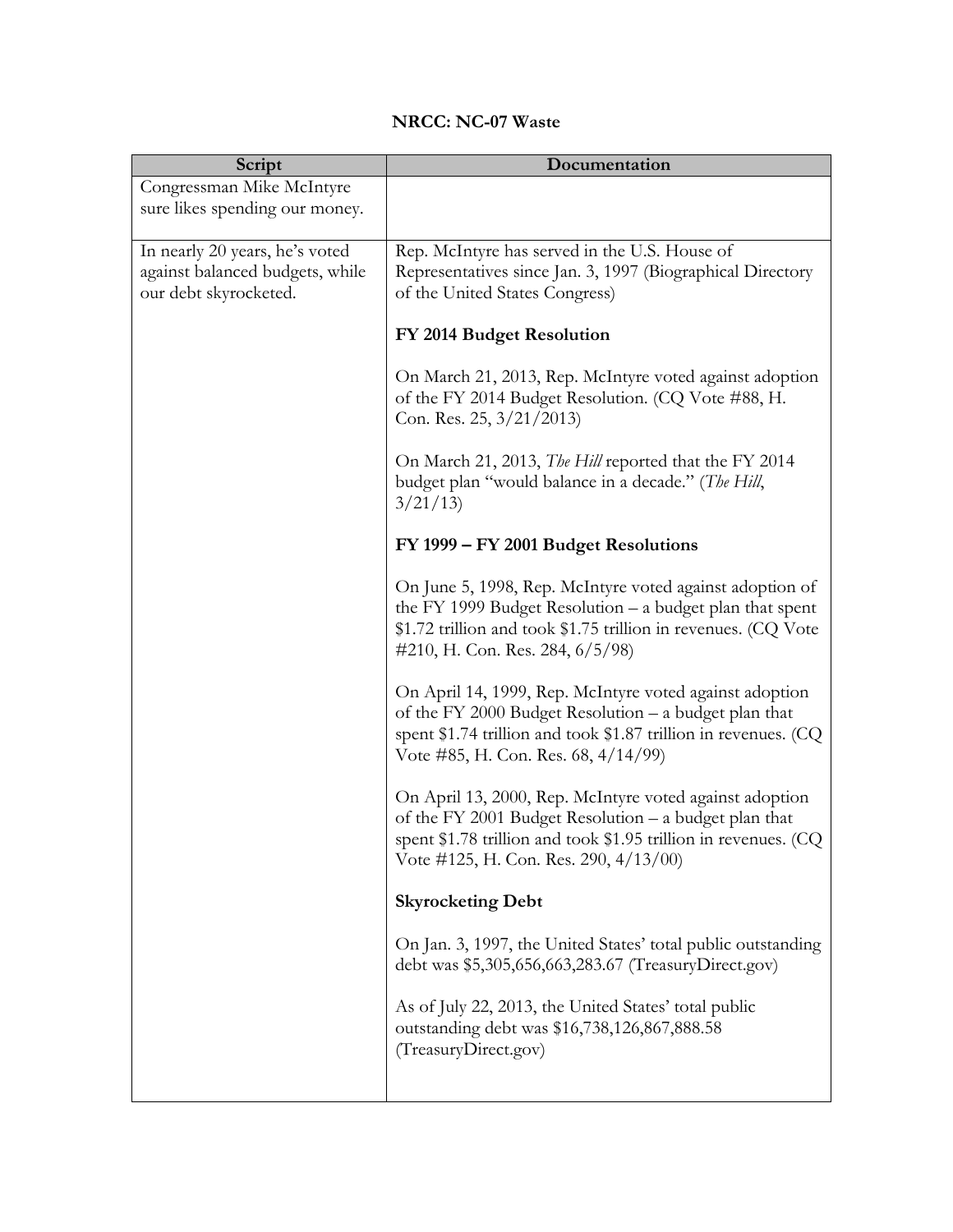| And McIntyre has been living<br>the good life on our dime.      |                                                                                                                                                                                                                                                                                                                                                                                                                                                                                                                                                                                                                                                                                                  |
|-----------------------------------------------------------------|--------------------------------------------------------------------------------------------------------------------------------------------------------------------------------------------------------------------------------------------------------------------------------------------------------------------------------------------------------------------------------------------------------------------------------------------------------------------------------------------------------------------------------------------------------------------------------------------------------------------------------------------------------------------------------------------------|
| McIntyre leased three cars and<br>gave us the bill.             | On March 12, 2006, The Sun News reported, "Taxpayers<br>paid more than \$1 million last year for members of<br>Congress to lease vehicles, including dozens of sport utility<br>vehicles and luxury cars." (The Sun Times, $3/12/06$ )<br>According to the same article, "A few leased two cars on<br>the taxpayers' dime; two lawmakers - including Rep. Mike<br>McIntyre, D-N.C., whose district includes Brunswick<br>County - leased three." (The Sun Times, 3/12/06)<br>According to <i>The Sun News</i> article, Rep. McIntyre leased<br>three cars (Chevy Trailblazer; Pontiac Grand Prix; Pontiac<br>Bonneville) at \$13,130.40 and billed to the taxpayers. (The<br>Sun Times, 3/12/06) |
| Charged us for his anniversary<br>in a five-star Italian hotel. | On June 24, 2011, the Huffington Post reported, "Summer is<br>upon us and that means only one thing in the nation's<br>capital: time for Congress to take a holiday at government<br>expense. Friday evening, a government jet carrying six<br>House members, four of their wives, three congressional<br>staffers and five members of the military, including an<br>Army doctor in case anyone gets sick along the way, will<br>taxi down the runway at Andrews Air Force Base."<br>(Huffington Post, 6/24/11)                                                                                                                                                                                  |
|                                                                 | According to the <i>Huffington Post</i> , Rep. McIntyre was one of<br>the Members who took the trip, and "According to the<br>itinerary, Dee and Mike McIntyre will celebrate their 29th<br>wedding anniversary in Rome." (Huffington Post, 6/24/11)<br>According to the <i>Huffington Post</i> , "After flying overnight to                                                                                                                                                                                                                                                                                                                                                                     |
|                                                                 | Rome, the coterie will check in Saturday for two nights at a<br>5-star hotel on the famous and expensive Via Veneto.<br>Lunch follows at a quiet restaurant near the Vatican before<br>the group heads off for a tour. Then it's 'evening at<br>leisure."" (Huffington Post, 6/24/11)                                                                                                                                                                                                                                                                                                                                                                                                            |
| Even took a thirty percent pay<br>increase.                     | When Rep. McIntyre first began serving in the U.S. House<br>of Representatives in 1997, Members' taxpayer-funded<br>salaries were \$133,600. (Congressional Research Service,<br>6/20/13                                                                                                                                                                                                                                                                                                                                                                                                                                                                                                         |
|                                                                 | Since Jan. 1, 2009, Rep. McIntyre's taxpayer-funded salary<br>has increased to \$174,000. (Congressional Research                                                                                                                                                                                                                                                                                                                                                                                                                                                                                                                                                                                |